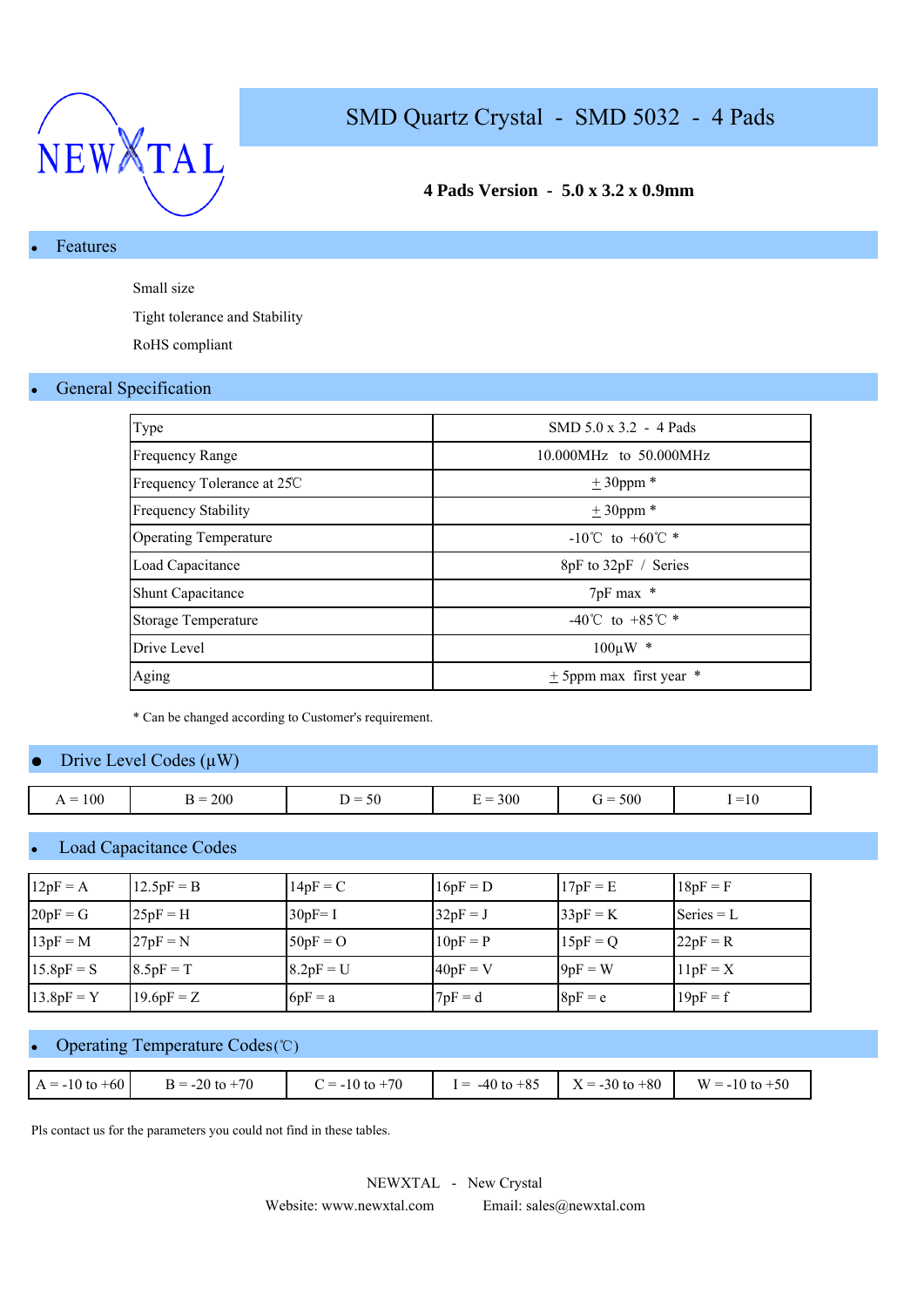# Frequency Tolerance & Frequency Stability Codes (ppm)

| $P = +$<br>1 U<br>$\sim$ | -20<br>$= +$<br>$\overline{\phantom{a}}$ | ` = +<br>.3U | $= +$<br>יור<br>◡<br>$\sim$ | 100<br>$\overline{\phantom{a}}$<br>$\sim$ | $W =$<br>$\sim$ |
|--------------------------|------------------------------------------|--------------|-----------------------------|-------------------------------------------|-----------------|

### Frequency Stability vs. Operating Temperature

|                                             | $± 10$ ppm | ± 20 ppm    | ± 30 ppm                   | $± 50$ ppm | $± 100$ ppm |
|---------------------------------------------|------------|-------------|----------------------------|------------|-------------|
| $-10^{\circ}$ C - +60 $^{\circ}$ C          | $\cdot$    | $\cdot$ )   |                            | $\odot$    | (∙`         |
| $-10^{\circ}$ C - +70 $^{\circ}$ C          | (•)        | ۰.)         |                            | C          | ⊙           |
| $-20^{\circ}\text{C} - +70^{\circ}\text{C}$ | ( • )      | $\bullet$ 1 |                            |            | ⊙           |
| $-40^{\circ}$ C - +85 $^{\circ}$ C          |            |             | $(\,\boldsymbol{\cdot}\,]$ |            | $\odot$     |

⊙ Available ● Standard

### ESR (Series Resistance Rs) vs Standard Frequency, Vibration Mode & Codes

| Frequency Range   | ESR Max    | Code | Vibration Mode | Code |
|-------------------|------------|------|----------------|------|
| (MHz)             | $(\Omega)$ |      |                |      |
| $10.000 - 13.999$ | 80         |      | AT Fund        |      |
| $14.000 - 19.999$ | 60         |      | AT Fund        |      |
| $20.000 - 29.999$ | 50         |      | AT Fund        |      |
| $30.000 - 50.000$ | 40         |      | AT Fund        |      |

#### **Marking**

#### **Frequency + M (MHz) + Date code ( Year Code + Month Code )**

#### **NEWXTAL (Company Brand)**

Year Code:

| 2001 | 2002 | 2003 | 2004 | 2005 | 2006 | 2007 | 2008 | 2009 | 2010 | 2011 | 2012 |
|------|------|------|------|------|------|------|------|------|------|------|------|
|      | -    |      |      |      |      |      |      |      | 10   | . .  |      |

Month Code:

| Jan            | Feb. | Mar | $\cdot$ .<br>April | May | June | $\mathbf{r}$ 1<br>July | Aug.         | $\sim$<br>Sept | Oct | <b>Nov</b>           | Dec |
|----------------|------|-----|--------------------|-----|------|------------------------|--------------|----------------|-----|----------------------|-----|
| $\overline{1}$ |      |     | ໋                  | -   |      | ີ                      | $\mathbf{H}$ |                |     | --<br>$\overline{1}$ |     |

#### **For Example:**

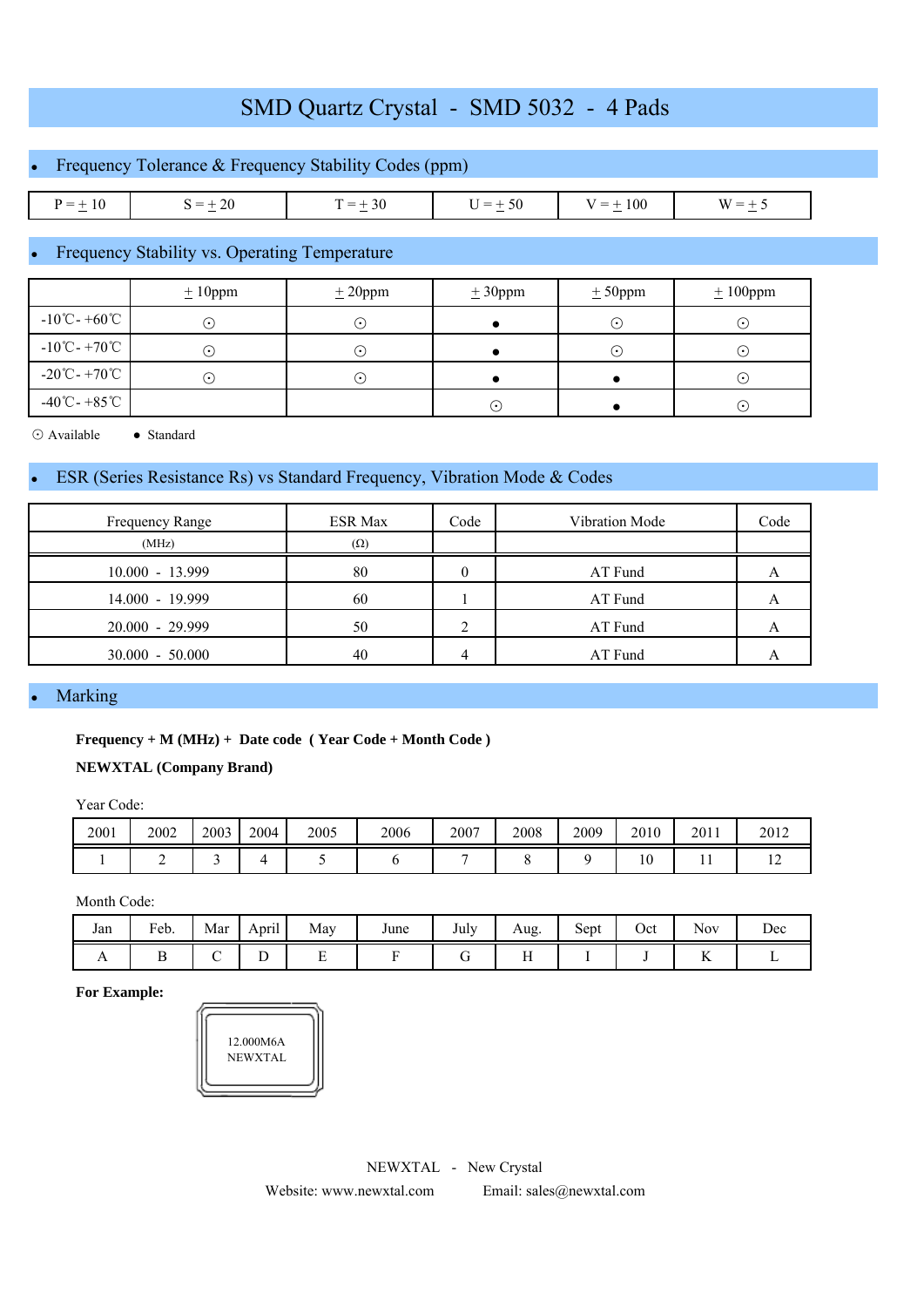### Ordering Information

| <b>SMD</b>            | Terminal                 | Size          | Drive<br>Level | Load<br>Capacitance | Operating<br>Temperature | Frequency<br>Tolerance | Frequency<br>Stability | <b>ESR</b> | Vibration<br>Mode | Frequency | Lead-free | Packing     |
|-----------------------|--------------------------|---------------|----------------|---------------------|--------------------------|------------------------|------------------------|------------|-------------------|-----------|-----------|-------------|
|                       |                          |               | $(\mu W)$      | (pF)                | (°C)                     | (ppm)                  | (ppm)                  | $(\Omega)$ |                   | (MHz)     |           |             |
| <b>SMD</b><br>Crystal | $0=2$ Pads<br>$1=4$ Pads | $C = 5.0x3.2$ |                | See Tables          |                          |                        |                        |            |                   |           | LF        | <b>TR</b>   |
|                       |                          |               | 100            | 16                  | $-10$ to $+60$           | $\pm 10$               | $\pm 10$               | 80         | AT Fund           |           | Lead-free | Tape & reel |
| S                     |                          | C             | А              | D                   | А                        | Р                      | P                      | 0          | А                 |           | LF        | TR          |

**For Example: S1CADAPP0A-12.000MLF/TR**

#### Dimensions





Bottom view

Pin Connection

- 1# Crystal
- 2# Connected with a cover
- 3# Crystal
- 4# Connected with a cover





Pad layout



Side view

in mm